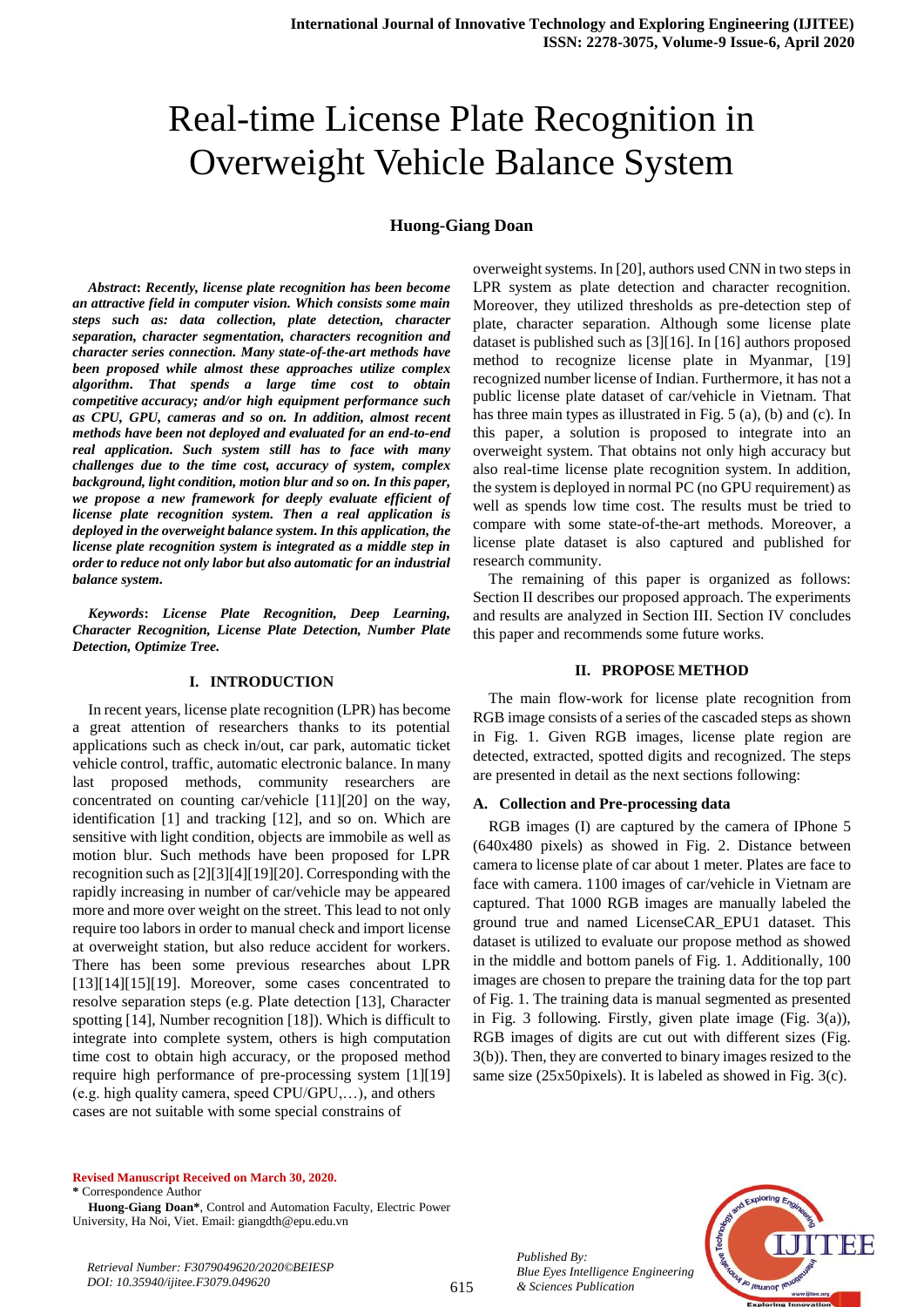#### **Real-time License Plate Recognition in Overweight Vehicle Balance System**



condition:

**Fig. 3.Manual preparing data for trainning** 30F  $(d)$ 7730 30E<br>177.30  $\overline{(\mathbf{b})}$  $\overline{c}$ **Fig. 4.License plate region detection**



**Detect license plate region:** Given an input image of behind any car  $I(x, y)$  (Fig. 4(a)), a Laplace mask is applied to detect edges of objects in image  $I(I_E(x, y))$  (Fig. 4(b)). Then, connected arcwises in  $I_E(x, y)$  are remained while opened arcwises are removed out of  $I_E(x, y)$  (Fig. 4(c)). Next, candidate license plate regions ( $I_B^i(x, y)$ ; ( $i = 1 \div n$ )) are created from connected arc-wises (Fig. 4(b,c)).

In license plate region consists three categories as showed in Fig. 5: First type in Fig. 5(a) with background is white and foreground is black. Second type as showed in Fig. 5(b) with background is blue and foreground is black and at Fig. 5 (c), background is red and foreground is black. Those types are checked and converted into the same binary image as show in Fig. 5(d), (e) and (f). Then, four heuristics are utilized to choose license plate region exactly, such as: (1) Ratio

between height and width of regions ( $S_{R} = \frac{1}{2} < 1$ ) *BI i*  $I_i^B = \frac{W}{W} I_i^B$ *i H S W*  $=\frac{-i}{\sqrt{2}} < 1$ ; (2)

if  $\begin{cases} j \\ \beta * H < h_j^{sub} < \gamma * \end{cases}$  $D = \text{Dirichlet} \int w_j$  $j = Dglu \,ij \,$   $\bigcap_{Q \cong H} a \times I^{sub}$ *j*  $w_j^{sub} < \alpha * W$  $I_j^D = Digit$  $W_j$   $< \alpha * W$ <br>  $\beta * H < h_j^{sub} < \gamma * H$ = Digit if  $\begin{cases} \beta * H < h_i^{sub} < \gamma * \end{cases}$  $\int$ ┤  $\overline{\mathcal{L}}$ (1)  $(\alpha, \beta, \gamma)$  are thresholds which are chosen with  $(\alpha = -\frac{1}{\beta}, \beta = -\frac{4}{\beta})$  $8''3''5$  $\alpha = \frac{1}{2}$ ;  $\beta = \frac{1}{2}$ ,  $\gamma = \frac{1}{2}$ . After all digits are spotted which are different size as illustrated in Fig. 6 (b). These images  $(I_i^D)$  $I_j^D$ ) are then resized to the same dimension ((*wxh*) = 25x50 pixels) as showed in Fig. 6 (c).

\*

is chosen when: (1) Density of black dots in region belongs  $(0.3 \div 0.7)$ . It is that mean its envelope has neither a large circumference nor too small; (2) Height and width of sub-connected regions j  $(h_j^{sub}, w_j^{sub})$  is satisfied following

*sub*

 $\prec$ 



**Fig. 6.Detect and separate digit regions**

*Published By: Blue Eyes Intelligence Engineering & Sciences Publication* 

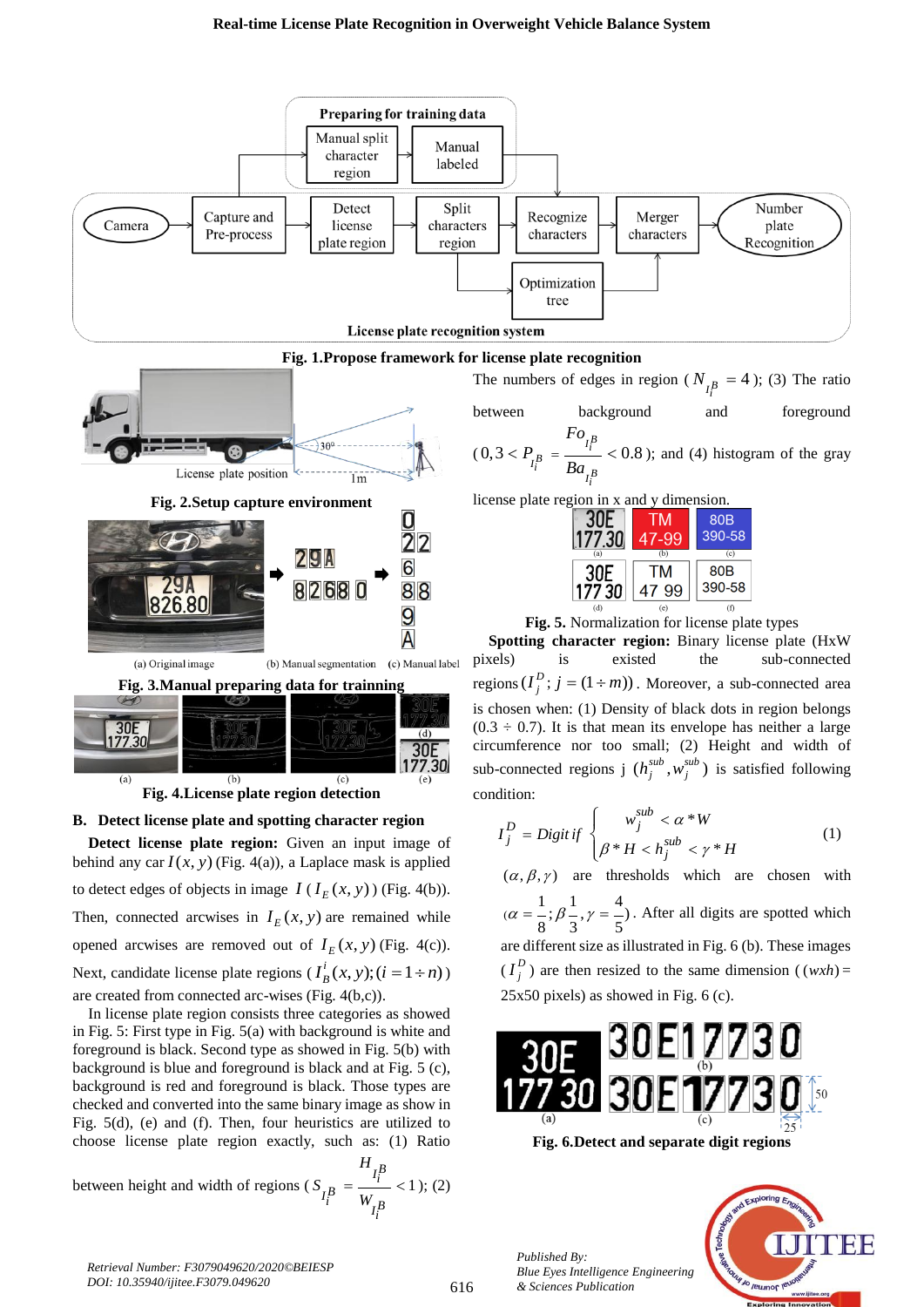# **C. Character recognition**

In this section, series of digit images  $I_k^D$  ( $k = 1 \div \nu$ ) with  $(v \le m)$  are then represented by three methods: All pixels of a digit; feature extractor and using Convolutional Newron Network as presented Sec. 2.3.1. Then, digits are recognized as in Sec. 2.3.2. In the next section, optimization tree is ultilized in order to recognize digits as showed detail in Sec. 2.3.3.

## *1) Feature representation*

**Raw data representation:**  $I_k^D(w, h);$  $(w = 25; h = 50)$ , all pixels of a digit image are utilized to

present feature vectors as showed in equation (2) following:  
\n
$$
F_{I_k}^{(1)} = [1, w x h]^T = [1, 25x50]^T = [1, 1250]^T
$$
\n(2)

**Hand craft feature extraction:** In this part, some state-of-the-art descriptors are used to extract features of digit images as: SIFT [7], SURF [8], HOG [9] and KDES [10]. By using those corresponding descriptors, the number of most important key points of a spotted digit image (Fig. 6. (c)) are detected with  $F^{(2)} = F_{Sif}$ ;  $F^{(3)} = F_{Surf}$ ;  $F^{(4)} = F_{HOG}$  and  $F^{(5)} = F_{KDES}$  as presented in equations (3), (4), (5) and (6) following:

$$
F_{I_k^D}^{(2)} = F_{SIRF} = [K_1^{(2)} \quad \dots \quad K_{100}^{(2)}]^T
$$
 (3)

$$
F_{I_k^D}^{(3)} = F_{SURF} = [K_1^{(3)} \quad \dots \quad K_{100}^{(3)}]^T
$$
 (4)

$$
F_{I_k^D}^{(4)} = F_{HOG} = [K_1^{(4)} \quad \dots \quad K_{100}^{(4)}]^T
$$
 (5)

$$
F_{I_k^D}^{(5)} = F_{KDES} = [K_1^{(5)} \dots K_{128}^{(5)}]^T
$$
 (6)

**Deep learning feature extraction:** Recently, deep learning (CNN) has been widely used in computer vision in various tasks such as feature extraction, recognition, identification. E.g. deep neural networks for license plate recognition [1][2][3][19][20]. In [\[619\]](#page-4-0), although CNN network is used to extract feature of both spatial and temporal information but the whole video sequence are compacted into three Depth maps. Therefore, input of this deep learning network is a single image. In this paper, this network is firstly employed to train parameters of model. This model is then utilized to extract feature of digit images. This convolutional neural network composes of 8 convolutional layers, 4 max pooling and 2 fully connected layer followed by a soft-max output layer. The architecture of designed network is illustrated in Fig. 7 following:



**Fig. 7.The CNN architecture for digit extractor.**

The images  $I_k^D(w, h); k = (1 + v)$  where w, h are width and height of normalized digits. Which images are utilized as inputs of this convolutional neuron network. The images will be passed to CNN to extract consequence digit features. In this research, this network is used as feature extractor. The dimension of output feature is taken at last layer of network and the feature size is presented by  $F^{(6)} = F_{CNN}$  as equation (7) following:

$$
F_{I_k^D}^{(6)} = F_{CNN} = [K_1^{(6)} \dots K_{64}^{(6)}]^T
$$
 (7)

# *2) Digit classification*

The features  $F^{(1)};...;F^{(6)}$  in Sec. C. (1) are utilized as the input of the SVM classifier [6]. That is utilized as input of multi-class SVM classifier. The output of multi-class SVM will be one number value among  $\{0,1,2,...,9\}$  and upper character format {A,B,C,…,Z} which contains total 37 classes of digits. Furthermore,  $F^{(1)}$  also is passed over others classifier (KNN and Naïve Bayes). The results are presented detail in Sec. III following.

## *3) Optimization tree*

Firstly, numbers have difference features such as illustrated in Fig. 8 following. Numbers: 0, 6, 9 and 8 contain circle hole that inverse with 1, 2, 5, 7 (axis position of numbers). In addition, hole and axes position are not the same together. Seminar to upper character as showed in Fig. 8 (b). In this paper, optimization tree is proposed to recognize not only for ten numbers as Fig. 9 but also for upper character as Fig.10.



(b) Circle hole and axises features of upper digits

**Fig. 8.Features of Number and Upper Digits in License Plate**



**Fig. 9.Optimization Tree of Number**



*Published By: Blue Eyes Intelligence Engineering & Sciences Publication*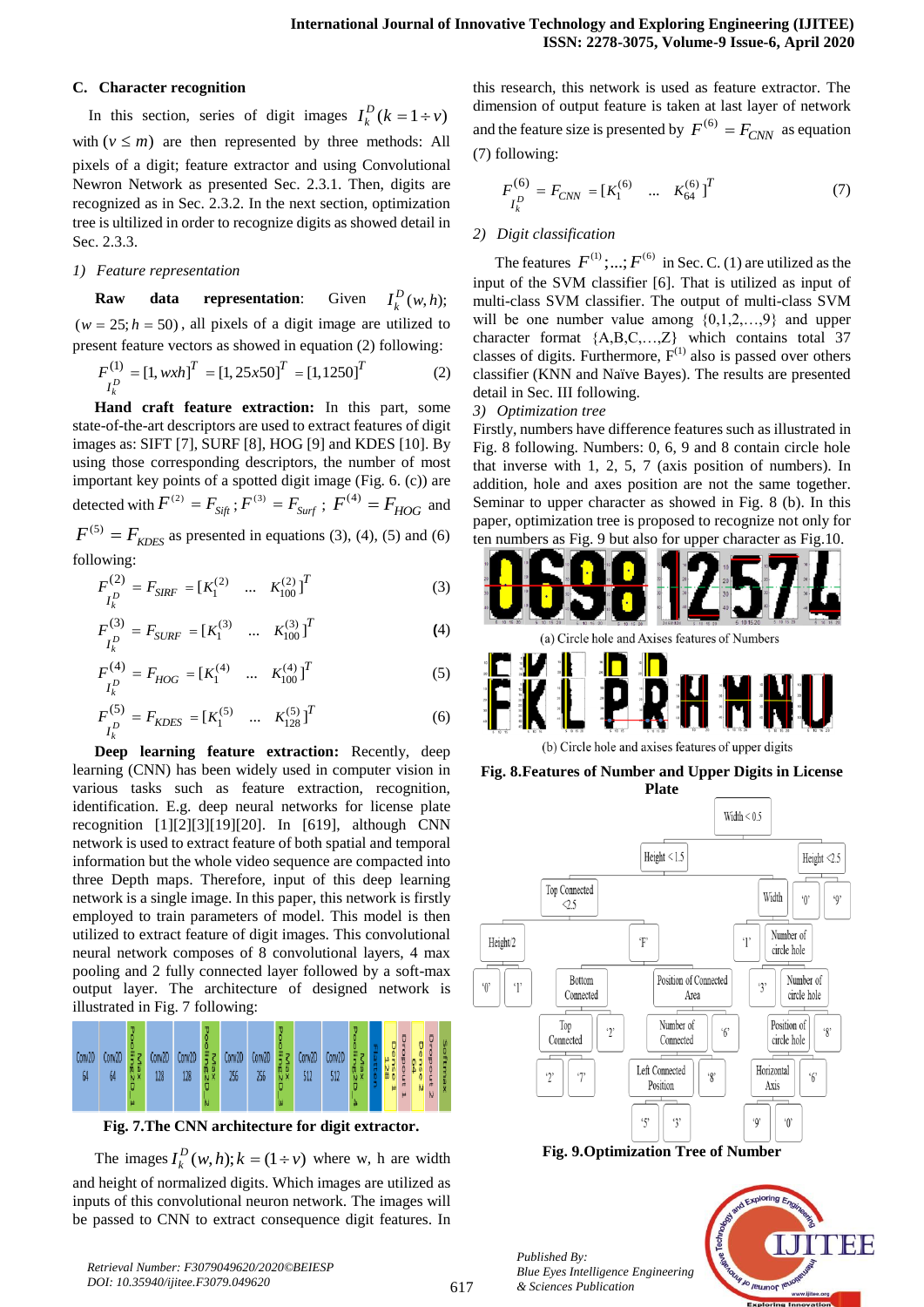

**Fig. 10. Optimization Tree of Upper Character**

# **III. RESULT AND DISCUSSION**

The proposed framework is warped by Matlab program and Python program on a PC Core i6 4.2 GHz CPU, 8GB RAM. We evaluate performance of the license plate recognition on LicenseCAR\_epu1 dataset. Four evaluations are considered such as: (1) How is the better feature representation; (2) Comparison of accuracy recognition rate between hand-craft feature method, deep learning feature method and Optimization method; (3) Compare time cost of strategies; (4) Real application. The detail evaluations are presented as following sub-sections:

**A. Evaluation of plate recognition rate on different feature representations**



# **Fig. 11. Accuracy with the different feature representations**

In this evaluation, we test the accuracy rate of various hand craft feature representation with SVM classifier. LicenseCAR\_epu1 dataset is used in this work. The accuracy is evaluated at different NTD value (Number True Digit) of each license plate (while each number plate may be has 7 to 9 digits). In this test, NTD is only considered from 0 (all digits is true) to 4 (four digits are fail). A glance at the Fig. 8, it is apparent that the KDES-SVM and Raw data – KNN obtain the best percentage while SIRF-SVM is lowest accuracy in overall. Look at the figure, the highest values stood at 69.88%

and 74.09% for KDES-SVM and Raw data – KNN. While accuracy of SIRF-SVM method is only 38.58% with NTD equals 0. Furthermore, the license plate recognition of the Raw data obtains higher then feature extractors in all cases.





**Fig. 12. Evaluation with the different classifiers** 

Given the Fig. 9 that shows a comparison of recognition accuracy of five various methods at four NTD values. It is evident from the information provided that Optimization Tree has by far the highest percentage in almost cases except at NTD value equals 1. That Optimization Tree accuracy is slightly lower CNN method at 95.56% and 96,09% respectively. This evaluation illustrates that, the deep learning method is not efficient at small training data over the period show. In addition, the two highest hand-craft feature methods (KDES-SVM and Raw data - KNN as show in Sec. III. A) are far lower than CNN and Optimization Tree methods at NTD = 0. Also note worth is fact that Optimization Tree method is more likely to deploy a real application.

# **C. Comparison of time cost**

|  |  | Table 1. Evaluate time cost on different methods |
|--|--|--------------------------------------------------|
|--|--|--------------------------------------------------|

|                          | Time cost | Accuracy |
|--------------------------|-----------|----------|
| Methods                  | (s)       | (%)      |
| <b>KDES - SVM</b>        | 3.56      | 69.88    |
| Raw data - SVM           | 5.55      | 50.78    |
| Raw data - KNN           | 4.84      | 74.09    |
| Raw data - Naïve bayes   | 3.21      | 59.07    |
| <b>Optimization Tree</b> | 1.86      | 90.58    |
| <b>CNN</b>               | 6.71      | 87.51    |

A glance at the table provided reveals time cost average and recognition accuracy of methods when all digits in a license plate are detected and recognized during the period shown. It could be seen from the Tab. 1 that the proposed method obtains the best hand gesture recognition accuracy, with the highest value at 90.58% on LicenseCARepu1 dataset dataset and time cost for entire proposed recognition system require the lowest value at 1.86 (sec). The remain methods accounted by far with the highest time cost belongs CNN method up to 6.71 sec and accuracy is 87.51%. The deep learning method needs high CPU performance (or GPU card) as well as a large training dataset. It is quite difficult to deploy a real application.

# **D. Real application**

*Published By:*

Given best result of optimization

*& Sciences Publication* 

*Blue Eyes Intelligence Engineering*